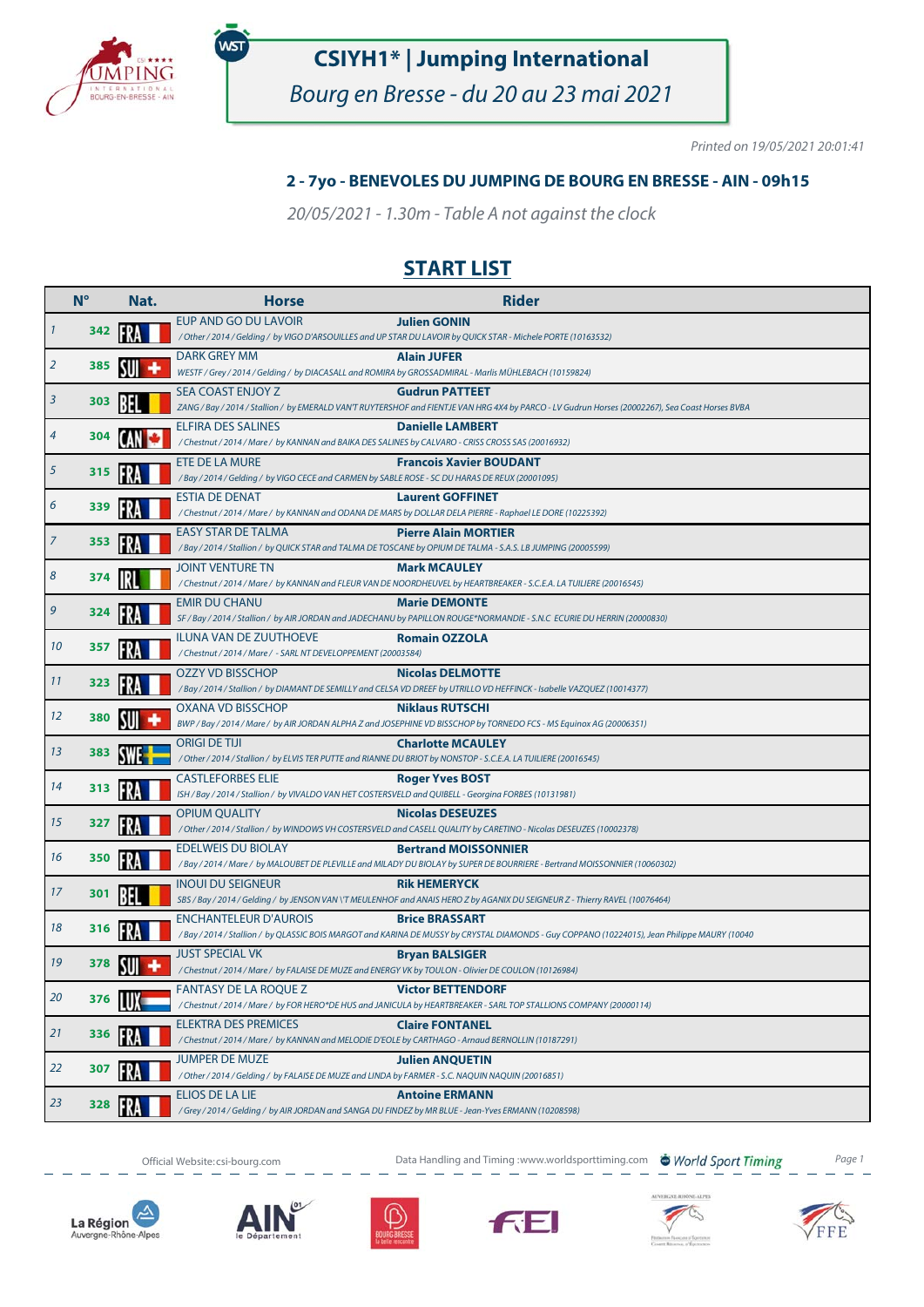

.<br>WST

# **CSIYH1\* | Jumping International**

Bourg en Bresse - du 20 au 23 mai 2021

Printed on 19/05/2021 20:01:41

#### **2 - 7yo - BENEVOLES DU JUMPING DE BOURG EN BRESSE - AIN - 09h15**

20/05/2021 - 1.30m - Table A not against the clock

### **START LIST**

|    | $N^{\circ}$ | Nat. | <b>Horse</b>                                                                                                                      | <b>Rider</b>                                                                                                                                                           |
|----|-------------|------|-----------------------------------------------------------------------------------------------------------------------------------|------------------------------------------------------------------------------------------------------------------------------------------------------------------------|
| 24 | 377         |      | <b>CARBAS</b>                                                                                                                     | <b>Duarte ROMAO</b><br>/Bay / 2014 / Gelding / by CLARIMO and OXANA by EXORBITANT - OBERSON CONSEILS ET SERVICES (20005267), EDESA PR                                  |
| 25 | 332         |      | <b>OWEN VAN HET LINDEHOF</b>                                                                                                      | <b>Johannes FARCE</b><br>/ Bay / 2014 / Gelding / by DIAMANT DE SEMILLY and RELEASE VAN HET LINDEHOF by OPTIEBEURS RANDEL Z-Mathilde COVAREL (10045651)                |
| 26 | 343         |      | <b>EXPRESS MERZE</b>                                                                                                              | <b>Stanislas LAFOND</b><br>/ Grey / 2014 / Stallion / by ROMEO DE VILLARET and HEROINE MERZE by STEW BOY - E.A.R.L. MERZE & J.M. MARTINOT (20016859)                   |
| 27 | 381         |      | <b>JARDESSA</b>                                                                                                                   | <b>Pius SCHWIZER</b><br>KWPN / Bay / 2014 / Mare / by BERLIN and DARDESSA by KASHMIR VAN SCHUTTERSHOF - Premium Mares BV (20003314)                                    |
| 28 | 321         |      | <b>RR VITALY</b><br>/ Grey / 2014 / Stallion / by CORNET DU LYS and IMKE by NIMMERDOR - José María (jr) LAROCCA (10012371)        | <b>Simon DELESTRE</b>                                                                                                                                                  |
| 29 | 375         |      | <b>IRA-T-ELLE DES 7 VALLONS</b><br>SBS / Other / 2014 / Mare / - Ecurie Francois Mathy (20000171)                                 | <b>Charlotte BETTENDORF</b>                                                                                                                                            |
| 30 | 310         |      | <b>COLDPLAY DES PREMICES</b>                                                                                                      | <b>Philippe BERNARD</b><br>HOLST / Grey / 2014 / Stallion / by CASALL and COCO CHANEL by CALIDO I - Anne-Catherine ECHELARD (10122867), S.a.r.l. LES E                 |
| 31 | 384         |      | <b>OUTRAGEOUS CHARMER</b>                                                                                                         | <b>Michael HUGHES</b><br>BWP / Black / 2014 / Stallion / by PRESLEY BOY and AMAZING GRACE by CUMANO BD - Stephex Stables (20000056), Philippe LIENARD (1000            |
| 32 | 338         |      | <b>ENJOY DE MERE</b>                                                                                                              | J Christophe GALET<br>SF / Bay / 2014 / Gelding / by UPSO D'AUNOU and GEODE DE MERE by SINGROU - SCEA TERRES DE CHAVANNES (20016817)                                   |
| 33 | 312         |      | <b>EVITA DE L'ENCLOS</b>                                                                                                          | <b>Morgan BORDAT</b><br>SF / Bay / 2014 / Mare / by DOLLAR DELA PIERRE and TANGO by KANNAN*GFE - S.C.E.A. ECURIE DE L'ENCLOS (20001175)                                |
| 34 | 370         |      | Trix                                                                                                                              | <b>Robert WHITAKER</b><br>/Black/2014/Gelding/ by ASTERIX E Z and VICKY VAN DE GRUNDEVAL by SKIPPY II - Clare WHITAKER (10157325), John WHITAKER (10001784             |
| 35 | 355         |      | <b>ERICO HOY</b>                                                                                                                  | <b>Jean Luc MOURIER</b><br>SF / Chestnut / 2014 / Gelding / by BEL REINHART Z and MISTIC HOY by CACAO COURCELLE - S.A.R.L. HORSE INVEST (20005923)                     |
| 36 | 371         |      | <b>JINIKI</b>                                                                                                                     | <b>Hans-Dieter DREHER</b><br>KWPN / Grey / 2014 / Mare / by DALLAS and VINIKI by CANTOS - Gian Battista LUTTA (10008933), SIPE Handels AG (2                           |
| 37 | 346         |      | <b>IGINS DU SEIGNEUR</b>                                                                                                          | <b>Edward LEVY</b><br>/ Bay / 2014 / Stallion / by INSHALLAH DE MUZE and EBONY DU SEIGNEUR by OGANO SITTE - S.a. LA FERME DU SEIGNEUR (20002246), Yves VILAIN          |
| 38 | 337         |      | <b>EDDA DES AJONCS</b>                                                                                                            | <b>Alexandra FRANCART</b><br>/ Bay / 2014 / Mare / by URLEVENT DU BARY and VIOLETTE DES AJONCS by APACHE D'ADRIERS - E.A.R.L. XO-STABLE (20017189), SAS LAM (20006339) |
| 39 | 368         |      | <b>ELLIE DE CHASNAY</b>                                                                                                           | <b>Nicolas TAYOL</b><br>/Bay / 2014 / Mare / by L'ARC DE TRIOMPHE*BOIS MARGOT and ULLIE DE CHASNAY by LUPICOR - SARL NT DEVELOPPEMENT (20003584)                       |
| 40 | 369         |      | ETOILE DE LA ROCHE                                                                                                                | <b>Romain XHEMAL</b><br>SF / Chestnut / 2014 / Mare / by QLASSIC BOIS MARGOT and JUSTICE DE RIBAUD by VENEUR D'ETENCLIN - S.A.S. LES ECURIES O'HARA (20017584)         |
| 41 | 365         |      | <b>J'ADORE</b><br>/ Bay / 2014 / Mare / by CARAMBOLE and CEREEDOM VDL by CHIN CHIN - EARL ELEVAGE DES LILAS (20003664)            | <b>Lalie SACLIER</b>                                                                                                                                                   |
| 42 | 379         |      | <b>KINGSTONE B</b>                                                                                                                | <b>Niklaus RUTSCHI</b><br>CHS / Bay / 2014 / Gelding / by WARRANT and ORIENT EXPRESS by HOLLAND - Pierre BRUNSCHWIG (10002557), Viviane BRUNSCHWIG (                   |
| 43 |             |      | EPONA DE PONTHUAL                                                                                                                 | <b>Julien GONIN</b><br>/ Bay / 2014 / Mare / by LUX Z and NUNUTT DE PONTHUAL by LE TOT DE SEMILLY - Jeanne GONIN DUCOUSSET (10059973)                                  |
| 44 | 325         |      | <b>ODILJO</b><br>/Bay/2014/Gelding/ by JOOP 111 and DARLING V SPALBEEK Z by DARCO - S.N.C ECURIE DU HERRIN (20000830)             | <b>Marie DEMONTE</b>                                                                                                                                                   |
| 45 | 373         |      | <b>INSURANCE-II LES HAUTS</b><br>/ Chestnut / 2014 / Mare / by SPARTACUS and IRENE by CAVALIER - SARL NT DEVELOPPEMENT (20003584) | <b>Mark MCAULEY</b>                                                                                                                                                    |
| 46 | 302         |      | <b>FUNKY FRED MARIENSHOF Z</b><br>ZANG / Bay / 2014 / Stallion / by FANTOMAS DE MUZE and MARIEN by LIBERO H - Stal Marienshof     | <b>Gudrun PATTEET</b>                                                                                                                                                  |



Official Website: csi-bourg.com **Data Handling and Timing :www.worldsporttiming.com World Sport Timing** Page 2